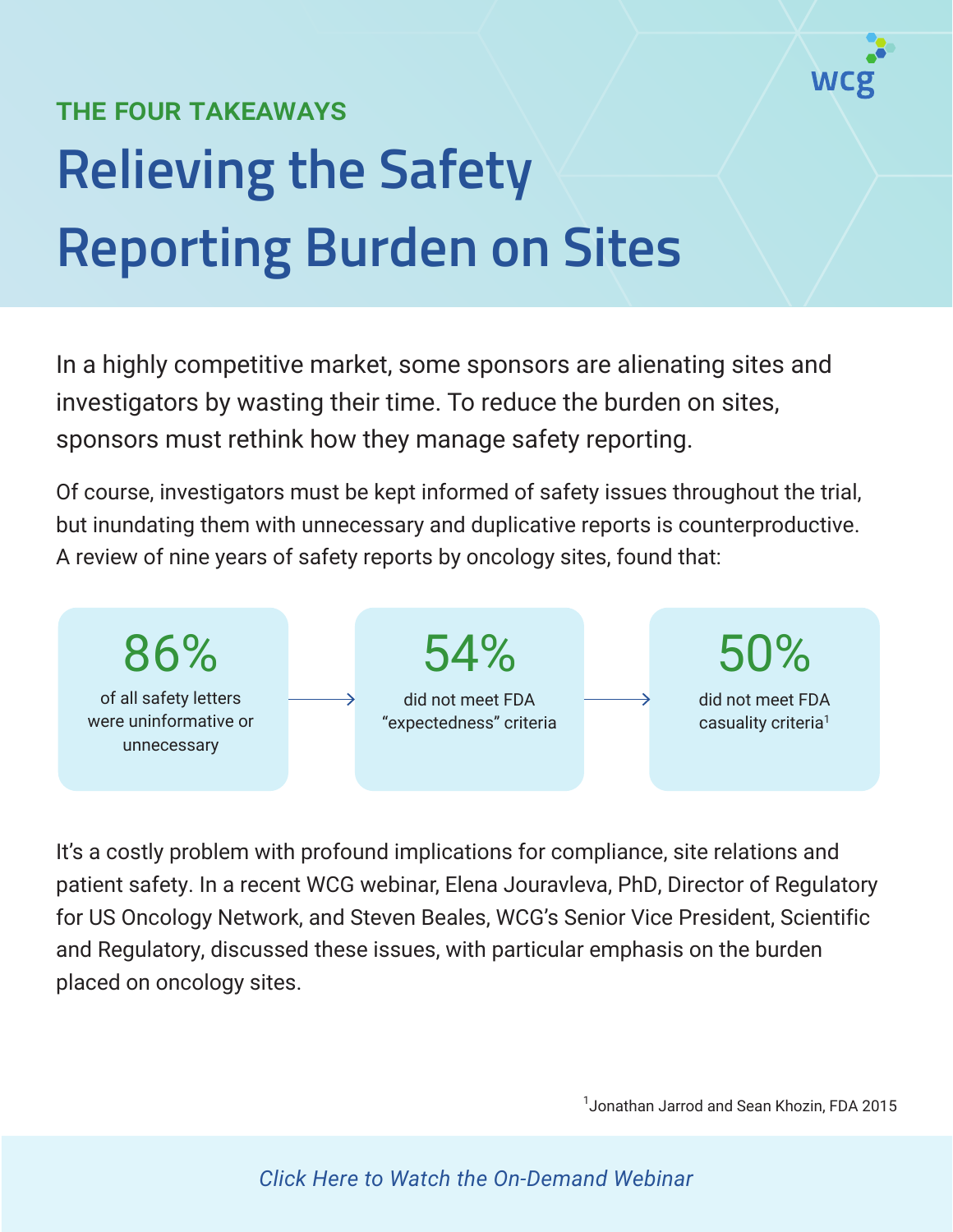#### Overdistribution can cost sponsors access to top-level sites

1

Some sites now refuse to work with certain sponsors because of the onerous safety-reporting burden. Even if they don't blacklist those sponsors, sites have become more selective. It's a competitive landscape in oncology, with more trials than patients. As sites and site networks evaluate which studies to move forward with, one key consideration will be the level of administrative burden—especially in terms of SUSAR distribution. Sponsors that excel at communicating with sites and distributing SUSARS will have a distinct advantage.

#### Over distribution puts patients at risk

2

When sponsors bombard sites with often-unnecessary safety notifications, the sites risk being overwhelmed to the point where they miss the critical patient-safety information. The SUSARs and other reports become a nuisance instead of being actionable and important documents. As a result, sites are pushing back and are refusing to process events that are not identified and labeled as SUSARs. Sites need to know whether the reports they are receiving are directly applicable to their patient care.

# 3

#### Oncology is already overwhelmed

In oncology, it can be difficult to determine whether an event is being caused by the underlying disease or is related to the therapeutic being tested. The FDA doesn't want the sponsors to overreact to the first event if it's something prevalent in the population being studied. But some sponsors are sending out multiple SUSARs related to the same event—an event that may not be serious or caused by the therapy.



#### Portals are the future

Yes, technology can be frustrating, but the alternative is worse. Mail, CDs, faxes, hand delivery by monitors, etc. are even more time consuming. Portals minimize the time that investigators and staff need to spend away from a patient while making sure all of the valuable safety signals get through. A good portal should be built with sites in mind, making it a streamlined, less cumbersome process.